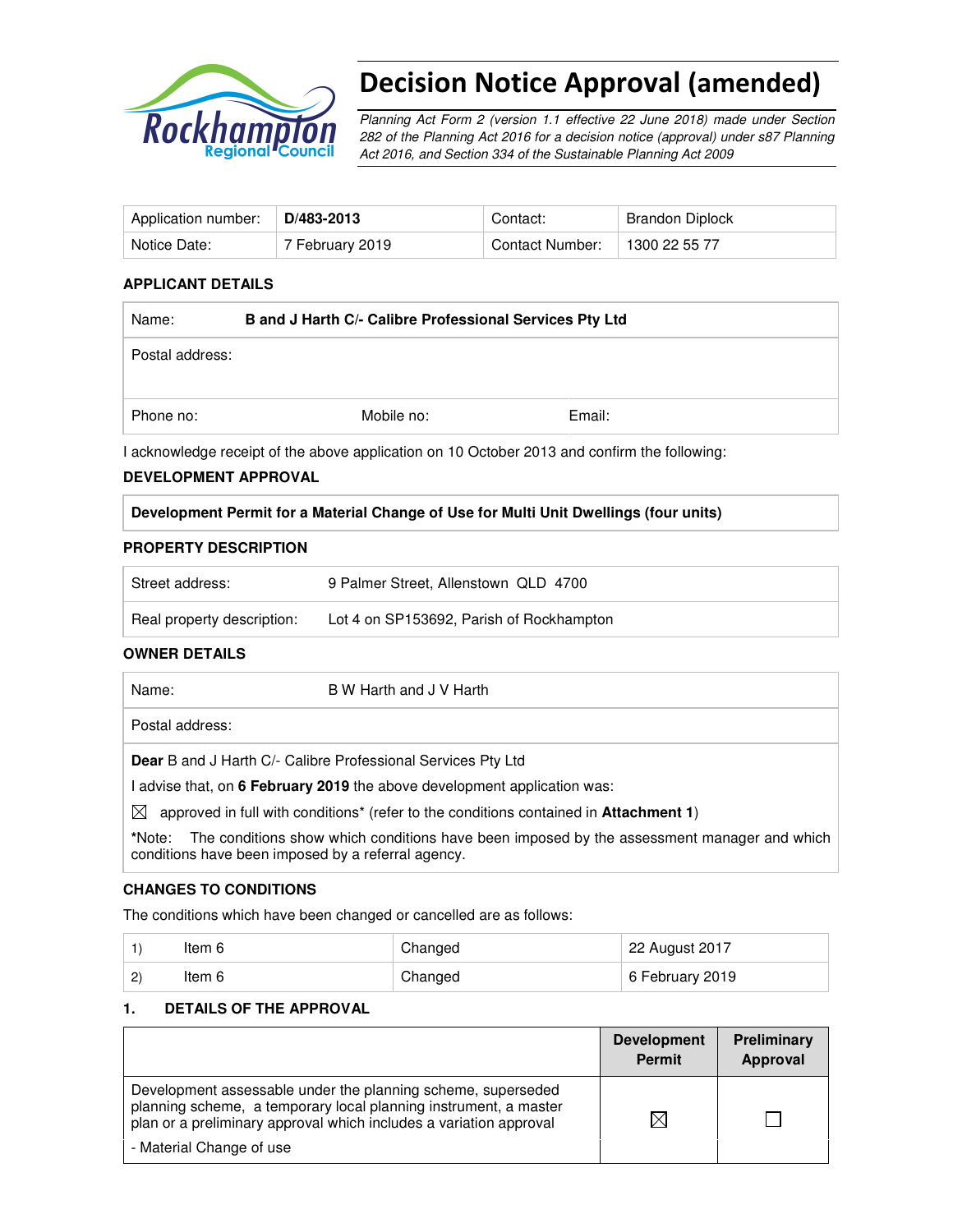## **2. CONDITIONS**

This approval is subject to the conditions in Attachment 1.

## **3. FURTHER DEVELOPMENT PERMITS REQUIRED**

Please be advised that the following development permits are required to be obtained before the development can be carried out:

| Type of development permit required | Subject of the required development permit |
|-------------------------------------|--------------------------------------------|
| <b>Operational Works</b>            | Road Works                                 |
|                                     | <b>Access and Parking Works</b>            |
|                                     | <b>Stormwater Works</b>                    |
|                                     | Site Works                                 |
| <b>Building Works</b>               |                                            |
| Plumbing and Drainage Works         |                                            |

#### **4. REFERRAL AGENCIES**

The following Referral Agencies were activated by this application.

|                             | For an application involving                                                                                                                                                                                                                               | Name of agency                                                        | <b>Status</b>         | <b>Address</b>                                                                                |
|-----------------------------|------------------------------------------------------------------------------------------------------------------------------------------------------------------------------------------------------------------------------------------------------------|-----------------------------------------------------------------------|-----------------------|-----------------------------------------------------------------------------------------------|
|                             | <b>STATE-CONTROLLED ROAD</b>                                                                                                                                                                                                                               |                                                                       |                       |                                                                                               |
| lland—<br>(a)<br>(b)<br>(c) | Making a material change of use<br>of premises if any part of the<br>is within 25m of a State-<br>controlled road; or<br>is future State-controlled<br>road; or<br>abuts a road that intersects<br>with a State-controlled road<br>within 100m of the land | Department of State<br>Development,<br>Infrastructure and<br>Planning | Concurrence<br>Agency | Online:<br>www.dsdip.qld.gov.au/MyDAS<br>or<br>Postal:<br>PO Box 113, Rockhampton<br>Old 4700 |

#### **5. THE APPROVED PLANS**

**The approved development must be completed and maintained generally in accordance with the approved drawings and documents:** 

| <b>Plan/Document Name</b>    | Plan/Document Number           | Dated        |
|------------------------------|--------------------------------|--------------|
| Site Plan                    | SD.01 Revision P5 Sheet 1 of 5 | 16 May 2013  |
| Floor Plan                   | SD.02 Revision P5 Sheet 2 of 5 | 16 May 2013  |
| Elevations                   | SD.04 Revision P5 Sheet 4 of 5 | 16 May 2013  |
| Stormwater Management Report | R <sub>13178</sub>             | October 2013 |
| Stormwater Plan              | R <sub>13178</sub> -SK03       | Not Dated    |

## **6. CURRENCY PERIOD FOR THE APPROVAL (s.87 of the Planning Act)**

The currency period for this approval expires on 3 February 2020.

## **7. GROUNDS OF JUSTIFICATION OF APPROVAL DESPITE CONFLICT WITH THE PLANNING SCHEME:**

1) The development utilises sensitive design and building materials that support the intent to protect and enhance the pre-war residential character of the Area. Therefore, the development will not adversely impact upon the unique aesthetic residential character of the Area;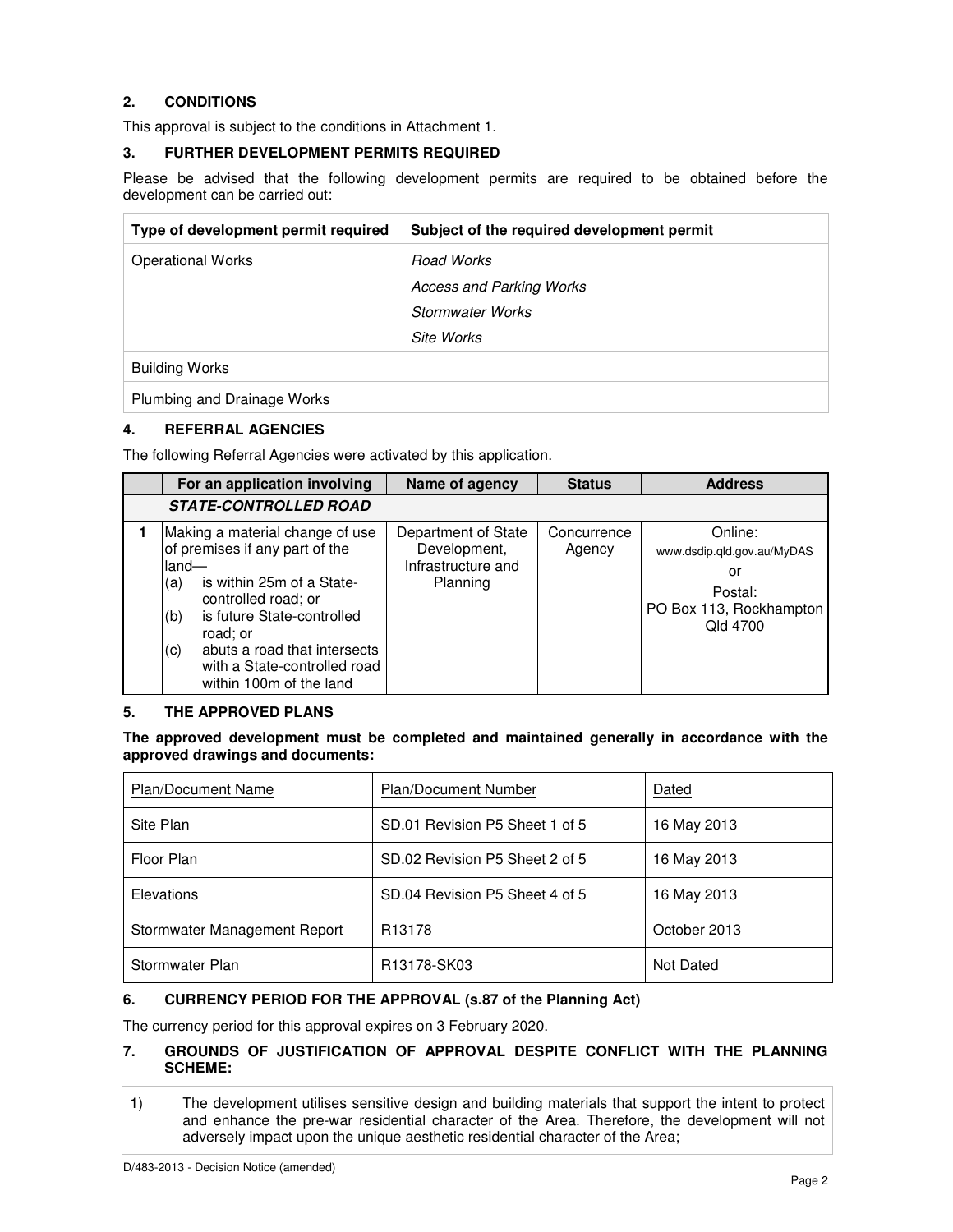- 2) The development does not fragment the existing large allotment, therefore preserving the mixture of allotments sizes supported in the Area;
- 3) The single storey development proposes landscaping as well as parking well in excess of the requirements and furthermore proposes a total building site coverage of approximately forty-eight percent of the total site area which is consistent with surrounding residential densities on Palmer Street and the locality in general;
- 4) Assessment of the development demonstrates that the Planning Scheme's Desired Environmental Outcomes will not be compromised;
- 5) Assessment of the development against the relevant planning scheme codes, demonstrates that the proposed development will not cause significant adverse impact on the surrounding natural environment, built environment and infrastructure, community facilities or local character and amenity;
- 6) The proposed development does not compromise relevant State Planning Policies.

## **8. STATEMENT OF REASONS**

| Description of the<br>development          | The proposed development is for a Material Change of Use for Multi Unit<br>Dwellings (four units)                                                                                                                                                                                                                                                                        |  |  |
|--------------------------------------------|--------------------------------------------------------------------------------------------------------------------------------------------------------------------------------------------------------------------------------------------------------------------------------------------------------------------------------------------------------------------------|--|--|
| <b>Reasons for decision</b>                | Assessment of the development against the relevant zone purpose,<br>a)<br>planning scheme codes and planning scheme policies demonstrates that<br>the proposed development will not cause significant adverse impacts on<br>natural environment, built environment<br>the<br>surrounding<br>and<br>infrastructure, community facilities, or local character and amenity. |  |  |
| <b>Assessment</b><br><b>Benchmarks</b>     | The proposed development was assessed against the following assessment<br>benchmarks:<br>Low Density Residential Zone Code                                                                                                                                                                                                                                               |  |  |
| <b>Matters prescribed by</b><br>regulation | The State Planning Policy – Part E;<br>٠<br>The Central Queensland Regional Plan;<br>The Rockhampton Region Planning Scheme 2015;<br>Surrounding use of adjacent premises in terms of commensurate and<br>consistent development form; and<br>The common material, being the material submitted with the application.                                                    |  |  |

## **9. RIGHTS OF APPEAL**

The rights of an applicant to appeal to a tribunal or the Planning and Environment Court against a decision about a development application are set out in chapter 6, part 1 of the Planning Act 2016. For particular applications, there may also be a right to make an application for a declaration by a tribunal (see chapter 6, part 2 of the Planning Act 2016).

#### Appeal by an applicant

An applicant for a development application may appeal to the Planning and Environment Court against the following:

- the refusal of all or part of the development application
- a provision of the development approval
- the decision to give a preliminary approval when a development permit was applied for
- a deemed refusal of the development application.

An applicant may also have a right to appeal to the Development tribunal. For more information, see schedule 1 of the Planning Act 2016.

The timeframes for starting an appeal in the Planning and Environment Court are set out in section 229 of the Planning Act 2016.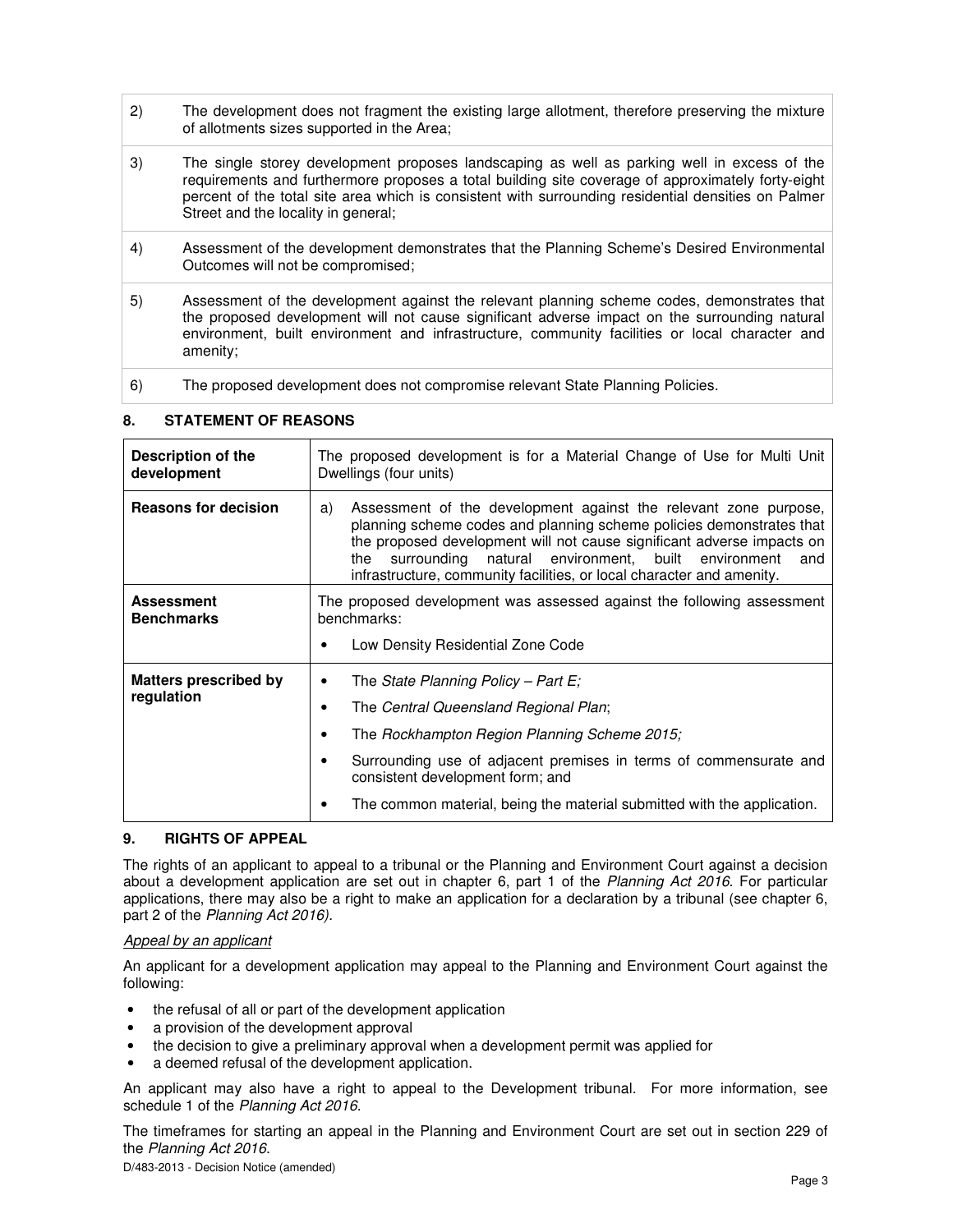**Attachment 2** is an extract from the Planning Act 2016 that sets down the applicant's appeal rights and the appeal rights of a submitter.

#### **10. WHEN THE DEVELOPMENT APPROVAL TAKES EFFECT**

This development approval takes effect:

From the time the decision notice is given  $-$  if there is no submitter and the applicant does not appeal the decision to the court.

Or

When the submitter's appeal period ends  $-$  if there is a submitter and the applicant does not appeal the decision to the court.

Or

Subject to the decision of the court, when the appeal is finally decided  $-$  if an appeal is made to the court.

#### **11. ORIGINAL DECISION ASSESSMENT MANAGER**

| Name: <b>Bob Holmes</b><br><b>GENERAL MANAGER REGIONAL SERVICES</b> | Date: 3 February 2014 |  |
|---------------------------------------------------------------------|-----------------------|--|
|                                                                     |                       |  |

#### **12. ASSESSMENT MANAGER**

| Name: Tarnya Fitzgibbon       | Signature: | Date: 7 February 2019 |
|-------------------------------|------------|-----------------------|
| <b>COORDINATOR</b>            |            |                       |
| <b>DEVELOPMENT ASSESSMENT</b> |            |                       |

C/C Department of State Development, Manufacturing, Infrastructure and Planning- RockhamptonSARA@dsdmip.qld.gov.au

#### **Attachment 1 – Conditions of the approval**

**Part 1 – Conditions imposed by the assessment manager** [Note: where a condition is imposed about infrastructure under Chapter 4 of the Planning Act 2016, the relevant provision of the Act under which this condition was imposed must be specified.]

**Part 2 – Conditions required by the referral agency response** 

**Attachment 2—Extract on appeal rights**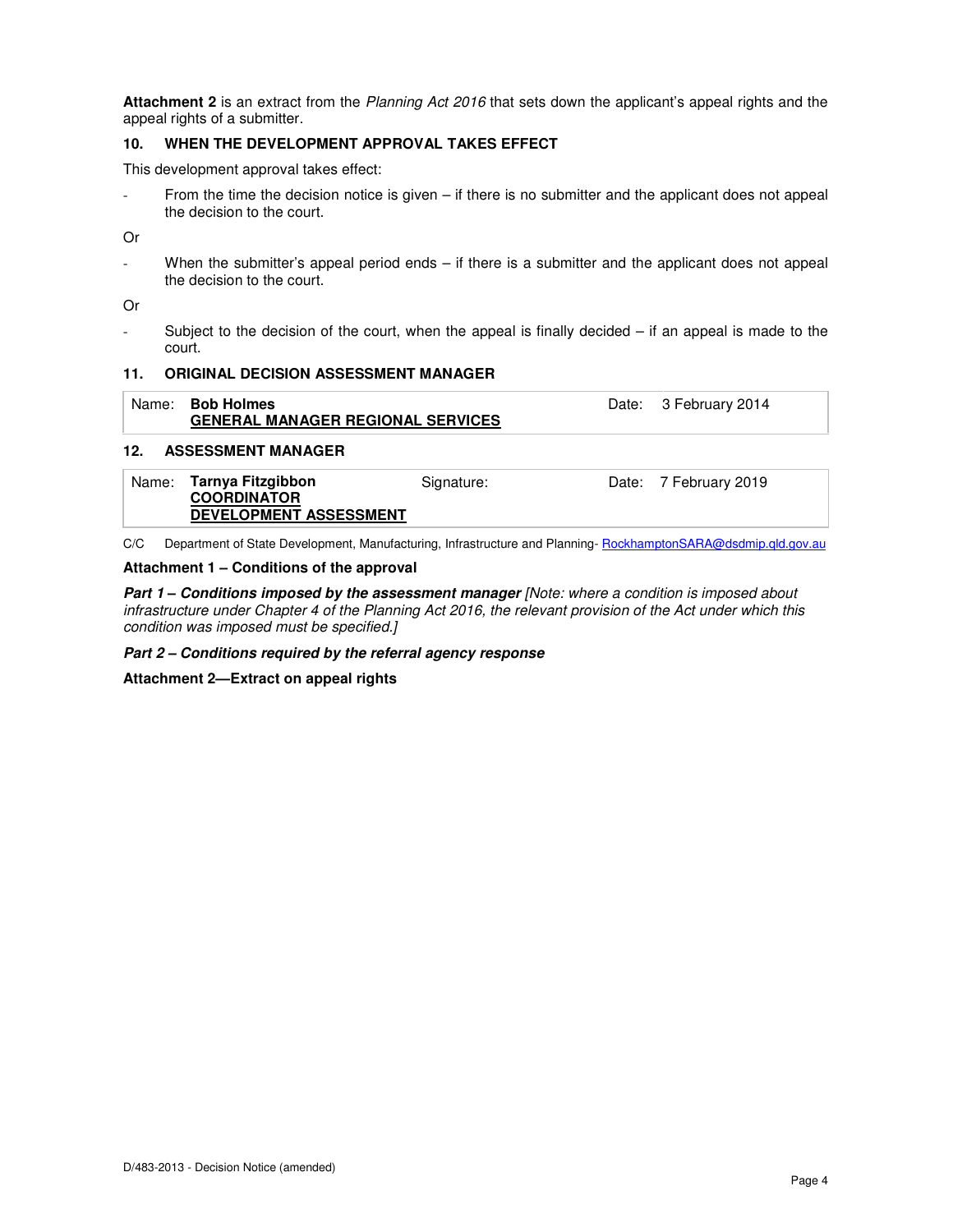

## **Attachment 1 – Part 1**

## **Rockhampton Regional Council Conditions**

PLANNING ACT 2016

## ADMINISTRATION

- 1.1 The Developer is responsible for ensuring compliance with this approval and the Conditions of the approval by an employee, agent, contractor or invitee of the Developer.
- 1.2 Where these Conditions refer to "Council" in relation to requiring Council to approve or to be satisfied as to any matter, or conferring on the Council a function, power or discretion, that role of the Council may be fulfilled in whole or in part by a delegate appointed for that purpose by the Council.
- 1.3 All conditions of this approval must be undertaken and completed to the satisfaction of Council, at no cost to Council.
- 1.4 All conditions, works, or requirements of this approval must be undertaken and completed prior to the commencement of the use, unless otherwise stated.
- 1.5 Where applicable, infrastructure requirements of this approval must be contributed to the relevant authorities, at no cost to Council prior to the commencement of the use, unless otherwise stated.
- 1.6 The following further Development Permits must be obtained prior to the commencement of any works associated with their purposes:
	- 1.6.1 Operational Works:
		- (i) Road Works;
		- (ii) Access and Parking Works;
		- (iii) Stormwater Works; and
		- (iv) Site Works.
	- 1.6.2 Plumbing and Drainage Works; and
	- 1.6.3 Building Works.
- 1.7 All Development Permits for Operational Works and Plumbing and Drainage Works must be obtained prior to the issue of a Development Permit for Building Works.
- 1.8 Unless otherwise stated, all works must be designed, constructed and maintained in accordance with the relevant Council policies, guidelines and standards.
- 1.9 All engineering drawings/specifications, design and construction works must comply with the requirements of the relevant Australian Standards and must be approved, supervised and certified by a Registered Professional Engineer of Queensland.

## 2.0 APPROVED PLANS AND DOCUMENTS

2.1 The approved development must be completed and maintained generally in accordance with the approved plans and documents, except where amended by the conditions of this permit:

| <b>Plan/Document Name</b> | <b>Plan/Document Number</b>    | Dated       |
|---------------------------|--------------------------------|-------------|
| Site Plan                 | SD.01 Revision P5 Sheet 1 of 5 | 16 May 2013 |
| Floor Plan                | SD.02 Revision P5 Sheet 2 of 5 | 16 May 2013 |
| <b>Elevations</b>         | SD.04 Revision P5 Sheet 4 of 5 | 16 May 2013 |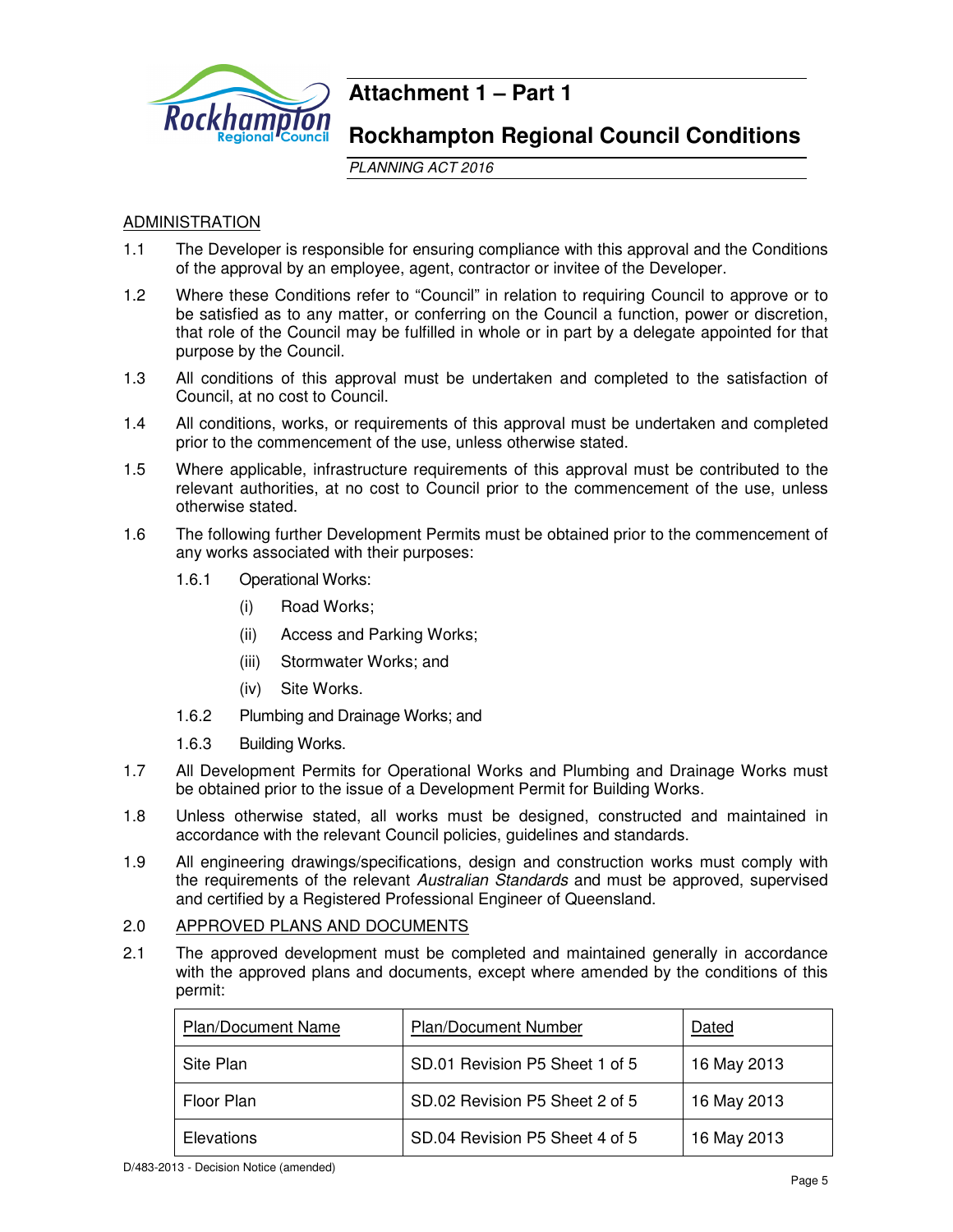| <b>Plan/Document Name</b>       | <b>Plan/Document Number</b> | Dated        |
|---------------------------------|-----------------------------|--------------|
| Stormwater Management<br>Report | R <sub>13178</sub>          | October 2013 |
| Stormwater Plan                 | R13178-SK03                 | Not Dated    |

- 2.2 Where there is any conflict between the conditions of this approval and the details shown on the approved plans and documents, the conditions of approval must prevail.
- 2.3 Where conditions require the above plans or documents to be amended, the revised document(s) must be submitted for endorsement by Council prior to the submission of a Development Application for Operational Works.

## 3.0 ROAD WORKS

- 3.1 A Development Permit for Operational Works (road works) must be obtained prior to the commencement of any road works on the site.
- 3.2 All works must be designed and constructed in accordance with the approved plans (refer to condition 2.1), Capricorn Municipal Development Guidelines, relevant Australian Standards and the provisions of a Development Permit for Operational Works (road works).
- 3.3 A concrete pathway, with a minimum width of 1.2 metres, must be constructed on the development side of Palmer Street for the full frontage of the site.
- 3.4 All pathways and access ramps must be designed and constructed in accordance with Australian Standard AS1428 "Design for Access and Mobility". All pathways located within a road reserve or public use land must be provided with public space lighting in accordance with Australian Standard AS1158 "Lighting for Roads and Public Spaces".
- 3.5 All pathways must incorporate kerb ramps at all road crossing points.
- 3.6 Traffic signs and pavement markings must be provided in accordance with the *Manual of* Uniform Traffic Control Devices – Queensland. Where necessary, existing traffic signs and pavement markings must be modified in accordance with the Manual of Uniform Traffic Control Devices – Queensland.

## 4.0 ACCESS AND PARKING WORKS

- 4.1 A Development Permit for Operational Works (access and parking works) must be obtained prior to the commencement of any access and parking works on the site.
- 4.2 All works must be designed and constructed in accordance with the approved plans (refer to condition 2.1), Capricorn Municipal Development Guidelines, Australian Standard AS2890 "Parking Facilities" and the provisions of a Development Permit for Operational Works (access and parking works).
- 4.3 A single access must be constructed on Palmer Street. Redundant accesses along the frontage must be reinstated with kerb and channel.
- 4.4 Seven (7) parking spaces must be provided on site. Three (3) spaces must be designated for visitor parking.

## 5.0 PLUMBING AND DRAINAGE WORKS

- 5.1 All works must be designed and constructed in accordance with the approved plans (refer to condition 2.1), Capricorn Municipal Development Guidelines, Water Supply (Safety and Reliability) Act, Plumbing and Drainage Act, Council's Plumbing and Drainage Policies and the provisions of a Development Permit for Plumbing and Drainage Works.
- 5.2 The development must be connected to Council's reticulated water and sewerage network.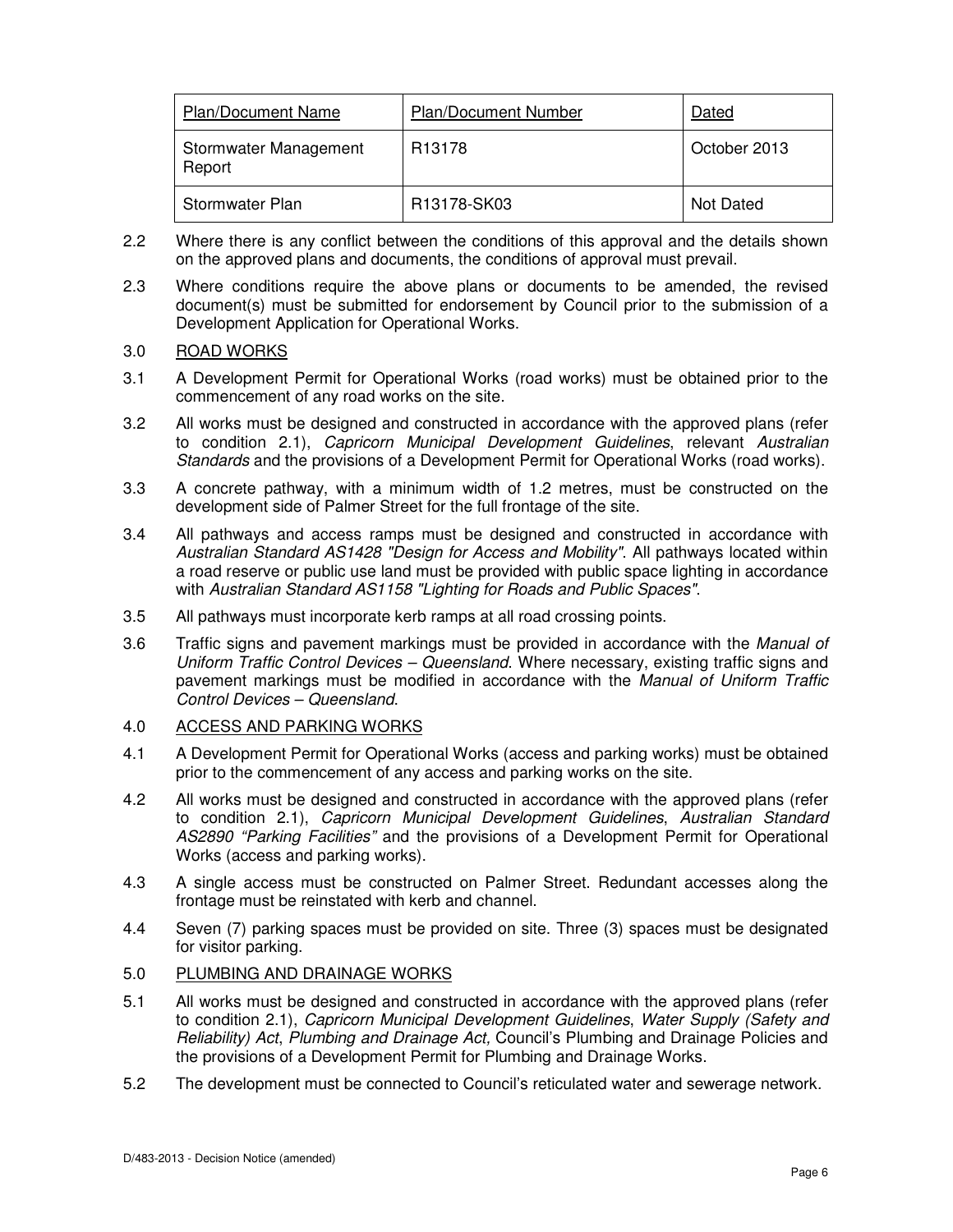- 5.3 The existing water connection point(s) must be capped off. A new water connection point must be provided for the development from existing infrastructure located within Palmer Street.
- 5.4 The existing sewerage connection point(s) must be retained and upgraded, if necessary, to service the development.
- 5.5 Adequate domestic and fire fighting protection must be provided to the proposed development. An internal pillar hydrant, water tanks, and pumps may be required. The fire fighting protection must be certified by a suitably qualified hydraulic engineer.
- 5.6 The development must be provided with a master meter at the property boundary and submeters for each sole occupancy unit in accordance with the Queensland Plumbing and Wastewater Code and Council's Sub-metering Policy.
- 5.7 Water meter boxes and sewer connections located within trafficable areas must be raised or lowered to suit the finished surface level and must be provided with heavy duty trafficable lids.
- 5.8 All internal plumbing and sanitary drainage works must be in accordance with regulated work under the Plumbing and Drainage Act.
- 5.9 All Internal Plumbing and Sanitary Drainage must be completely independent for each dwelling unit.

## 6.0 STORMWATER WORKS

- 6.1 A Development Permit for Operational Works (stormwater works) must be obtained prior to the commencement of any stormwater works on the site.
- 6.2 All stormwater drainage works must be designed and constructed in accordance with the approved plans (refer to condition 2.1), Queensland Urban Drainage Manual, Capricorn Municipal Development Guidelines, sound engineering practice and the provisions of a Development Permit for Operational Works (stormwater works).
- 6.3 All stormwater must drain to a demonstrated lawful point of discharge and must not adversely affect adjoining land or infrastructure by way of blocking, altering or diverting existing stormwater runoff patterns or have the potential to cause damage to other infrastructure.
- 6.4 The proposed development must not increase peak stormwater runoff for a selected range of storm events up to and including the one in one hundred year storm event (100 year Average Recurrence Interval) for the post development condition.
- 6.5 Any application for a Development Permit for Operational Works (stormwater works) must be accompanied by a Stormwater Drainage Report, prepared and certified by a Registered Professional Engineer of Queensland, which as a minimum includes:
	- 6.5.1 identification of drainage catchment and drainage sub-catchment areas for the pre-development and post-development scenarios including a suitably scaled stormwater master plan showing the aforementioned catchment details and lawful point(s) of discharge that comply with the requirements of the Queensland Urban Drainage Manual;
	- 6.5.2 an assessment of the peak discharges for all rainfall events up to and including the one in one hundred year rainfall event (100 year Average Recurrence Interval) for the pre-development and post-development scenarios;
	- 6.5.3 details of any proposed on-site detention/retention systems and associated outlet systems required to mitigate the impacts of the proposed development on downstream lands and existing upstream and downstream drainage systems;
	- 6.5.4 identification and conceptual design of all new drainage systems, and modifications to existing drainage systems required to adequately manage stormwater collection and discharge from the proposed development;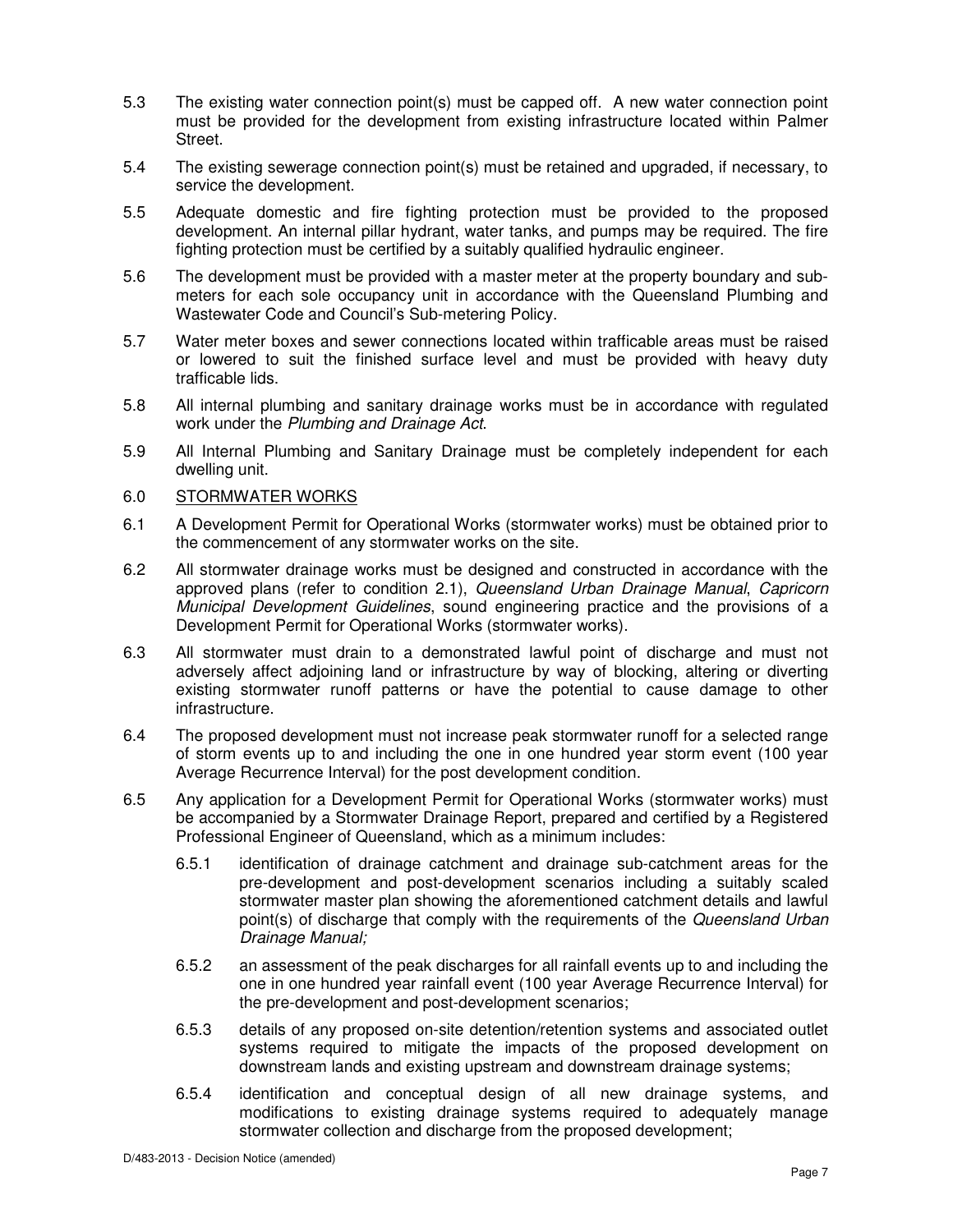- 6.5.5 demonstration of how major design storm flows are conveyed through the subject development to a lawful point of discharge in accordance with the Queensland Urban Drainage Manual and the Capricorn Municipal Development Guidelines;
- 6.5.6 details of all calculations, assumptions and data files (where applicable).

## 7.0 ROOF AND ALLOTMENT DRAINAGE WORKS

- 7.1 All roof and allotment drainage must be in accordance with the requirements of the Queensland Urban Drainage Manual and the Capricorn Municipal Development Guidelines.
- 7.2 All roof and allotment drainage must be discharged such that it does not restrict, impair or change the natural flow of runoff water or cause a nuisance to adjoining properties or infrastructure.

## 8.0 SITE WORKS

- 8.1 A Development Permit for Operational Works (site works) must be obtained prior to the commencement of any site works.
- 8.2 Any application for a Development Permit for Operational Works (site works) must be accompanied by an earthworks' plan which clearly identifies the following:
	- 8.2.1 the location of cut and/or fill;
	- 8.2.2 the type of fill to be used and the manner in which it is to be compacted;
	- 8.2.3 the quantum of fill to be deposited or removed and finished cut and/or fill levels;
	- 8.2.4 details of any proposed access routes to the site which are intended to be used to transport fill to or from the site; and
	- 8.2.5 the maintenance of access roads to and from the site so that they are free of all cut and/or fill material and cleaned as necessary.
- 8.3 All earthworks must be undertaken in accordance with Australian Standard AS3798 "Guidelines on Earthworks for Commercial and Residential Developments".
- 8.4 Site works must be constructed such that they do not, at any time, in any way restrict, impair or change the natural flow of runoff water, or cause a nuisance or worsening to adjoining properties or infrastructure.
- 8.5 Any vegetation cleared or removed must be:
	- (i) mulched on-site and utilised on-site for landscaping purposes, in accordance with the landscaping plan approved by Council; or
	- (ii) removed for disposal at a location approved by Council;

within sixty (60) days of clearing. Any vegetation removed must not be burnt.

- 8.6 All site works must be undertaken to ensure that there is:
	- 8.6.1 no increase in upstream or downstream flood levels for all levels of immunity up to Q100;
	- 8.6.2 no increase in velocity profiles, for which no remedy exists to prevent erosion and/or scouring. In the event that modelling shows non-compliance with the above, works must be undertaken within the system to satisfy the above criteria for development; and
	- 8.6.3 a lawful point of discharge to which the developed flows from the land drain. Easements will be required over any other land to accommodate the flows.
- 9.0 BUILDING WORKS
- 9.1 All external elements, such as air conditioners, must be adequately screened from public view, to Council's satisfaction. Noise from any external elements, such as air conditioners,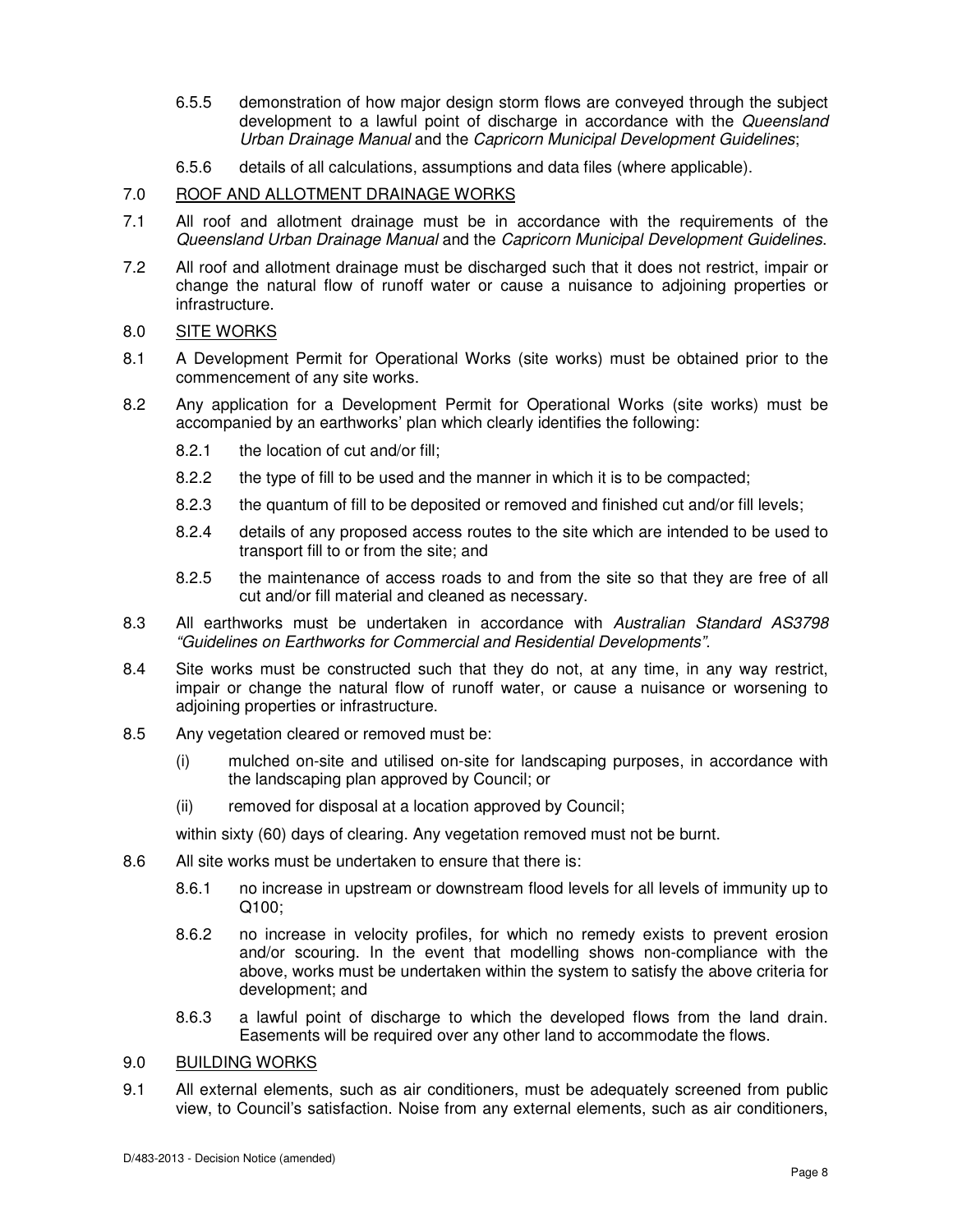must not exceed 5dB(A) (decibels) above the background ambient noise level, measured at the boundaries of the subject site.

- 9.2 Any lighting devices associated with the development, such as sensory lighting, must be positioned on the site and shielded so as not to cause glare or other nuisance to nearby residents and motorists. Night lighting must be designed, constructed and operated in accordance with Australian Standard AS4282 "Control of the obtrusive effects of outdoor lighting".
- 9.3 All windows facing onto the adjoining residential properties must be properly glazed or screened to not intrude on the privacy of residents.
- 9.4 All fencing on side and rear boundaries must be a minimum 1.8 meters in height. The fencing may be graduated down to 1.2 metres towards the road frontage. All side and rear boundaries, and internal fencing must ensure privacy and security to adjoining residential properties. The fencing must be constructed of materials and finishes that prevent light spillage of vehicle headlights and are commensurate with the surrounding residential area.
- 9.5 All units must be provided with open-air clothes drying facilities and the facilities must be screened from public view.
- 9.6 All structures must maintain a clearance of two (2) metres to any sewerage infrastructure including connection point in accordance with Council's Building Over/Adjacent to Local Government Sewerage Infrastructure Policy.

## 10.0 LANDSCAPING WORKS

- 10.1 Landscaping of the development must be generally in accordance with the approved plans (refer to condition 2.1).
- 10.2 All species used in landscaping must be in accordance with Planning Scheme Policy 6 Planting Species.
- 10.3 Landscaping, or any part thereof, upon reaching full maturity, must not:
	- (i) obstruct sight visibility zones as defined in the Austroads 'Guide to Traffic Engineering Practice' series of publications;
	- (ii) adversely affect any road lighting or public space lighting; or
	- (iii) adversely affect any Council infrastructure, or public utility plant.
- 10.4 The landscaped areas must be subject to an ongoing maintenance and replanting programme (if necessary).
- 11.0 ELECTRICITY AND TELECOMMUNICATIONS
- 11.1 Electricity and telecommunication connections must be provided to the proposed development to the standards of the relevant authorities.

## 12.0 ASSET MANAGEMENT

- 12.1 Any alteration necessary to electricity, telephone, water mains, sewerage mains, and/or public utility installations resulting from the development or in connection with the development, must be at full cost to the Developer.
- 12.2 Any damage to existing kerb and channel, pathway or roadway (including removal of concrete slurry from public land, pathway, roads, kerb and channel and stormwater gullies and drainage lines) which may occur during any works carried out in association with the approved development must be repaired. This must include the reinstatement of the existing traffic signs and pavement markings which may have been removed.
- 12.3 As constructed' information pertaining to assets to be handed over to Council and those which may have an impact on Council's existing and future assets must be provided prior to the commencement of the use. This information must be provided in accordance with the Manual for Submission of Digital As Constructed Information.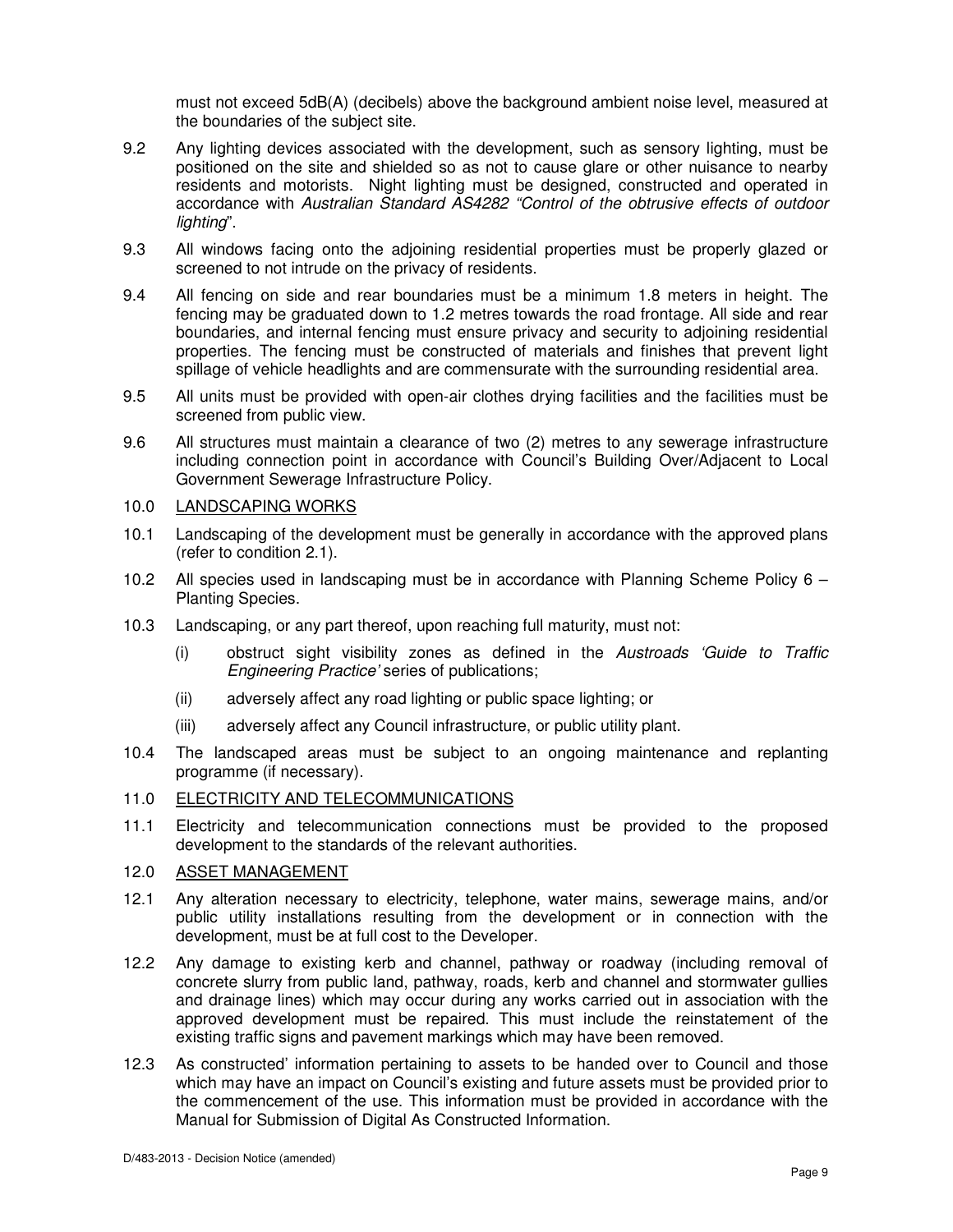## 13.0 ENVIRONMENTAL

- 13.1 Any application for a Development Permit for Operational Works must be accompanied by a detailed Environmental Management Plan, which addresses, but is not limited to, the following matters:
	- (i) water quality and drainage;
	- (ii) erosion and silt/sedimentation management;
	- (iii) acid sulphate soils;
	- (iv) fauna management;
	- (v) vegetation management and clearing;
	- (vi) top soil management;
	- (vii) interim drainage plan during construction;
	- (viii) construction programme;
	- (ix) geotechnical issues;
	- (x) weed control;
	- (xi) bushfire management;
	- (xii) emergency vehicle access;
	- (xiii) noise and dust suppression; and
	- (xiv) waste management.
- 13.2 Any application for a Development Permit for Operational Works must be accompanied by an Erosion and Sediment Control Plan which addresses, but is not limited to, the following:
	- (i) objectives;
	- (ii) site location / topography;
	- (iii) vegetation;
	- (iv) site drainage;
	- (v) soils;
	- (vi) erosion susceptibility;
	- (vii) erosion risk;
	- (viii) concept;
	- (ix) design; and
	- (x) implementation, for the construction and post construction phases of work.
- 13.3 The Environmental Management Plan approved as part of a Development Permit for Operational Works must be part of the contract documentation for the development works.
- 13.4 The Erosion Control and Stormwater Control Management Plan must be implemented and maintained on-site for the duration of the works, and until all exposed soil areas are permanently stabilised (for example, turfed, hydromulched, concreted, landscaped). The prepared Erosion Control and Stormwater Control Management Plan must be available onsite for inspection by Council Officers during those works.

## 14.0 OPERATING PROCEDURES

14.1 All construction materials, waste, waste skips, machinery and contractors' vehicles must be located and stored or parked within the site. No storage of materials, parking of construction machinery or contractors' vehicles will be permitted in Palmer Street.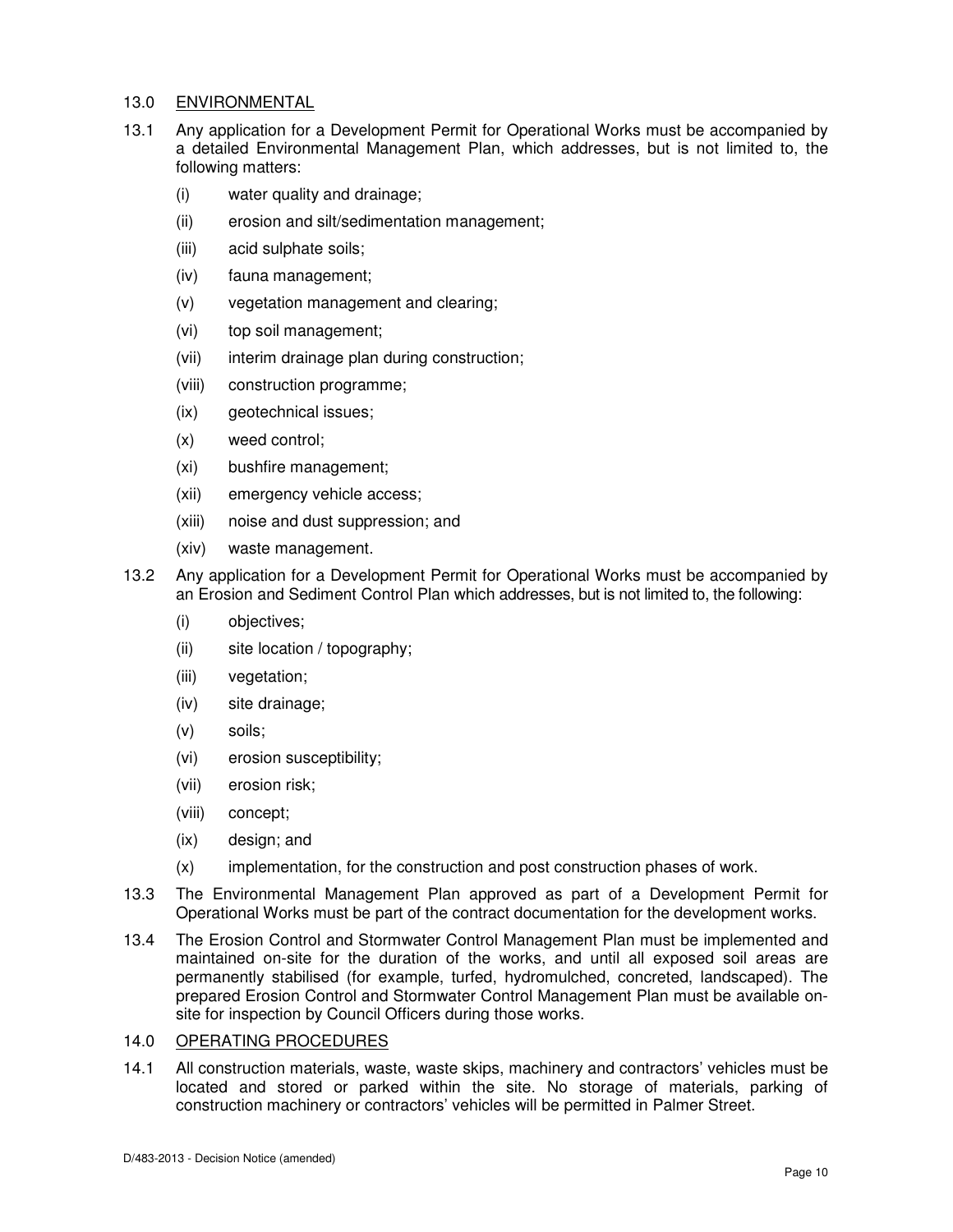14.2 All waste storage areas must be kept in a clean, tidy condition in accordance with Environmental Protection (Waste Management) Regulations.

## ADVISORY NOTES

#### NOTE 1 Aboriginal Cultural Heritage

It is advised that under Section 23 of the Aboriginal Cultural Heritage Act 2003, a person who carries out an activity must take all reasonable and practicable measures to ensure the activity does not harm Aboriginal Cultural Heritage (the "cultural heritage duty of care"). Maximum penalties for breaching the duty of care are listed in the Aboriginal Cultural Heritage legislation. The information on Aboriginal Cultural Heritage is available on the Department of Aboriginal and Torres Strait Islander and Multicultural Affairs website www.datsima.qld.gov.au

## NOTE 2 Asbestos Removal

Any demolition and/or removal works involving asbestos materials must be undertaken in accordance with the requirements of the Workplace Health and Safety legislation and Public Health Act 2005.

#### NOTE 3 General Environmental Duty

General environmental duty under the *Environmental Protection Act* prohibits unlawful environmental nuisance caused by noise, aerosols, particles dust, ash, fumes, light, odour or smoke beyond the boundaries of the property during all stages of the development including earthworks, construction and operation.

## NOTE 4 General Safety Of Public During Construction

The Workplace Health and Safety Act and Manual of Uniform Traffic Control Devices must be complied with in carrying out any construction works, and to ensure safe traffic control and safe public access in respect of works being constructed on a road.

## NOTE 5 Adopted Infrastructure Charges Notice

This application is subject to infrastructure contributions in accordance with Council policies. The contributions are presented on an Adopted Infrastructure Charges Notice.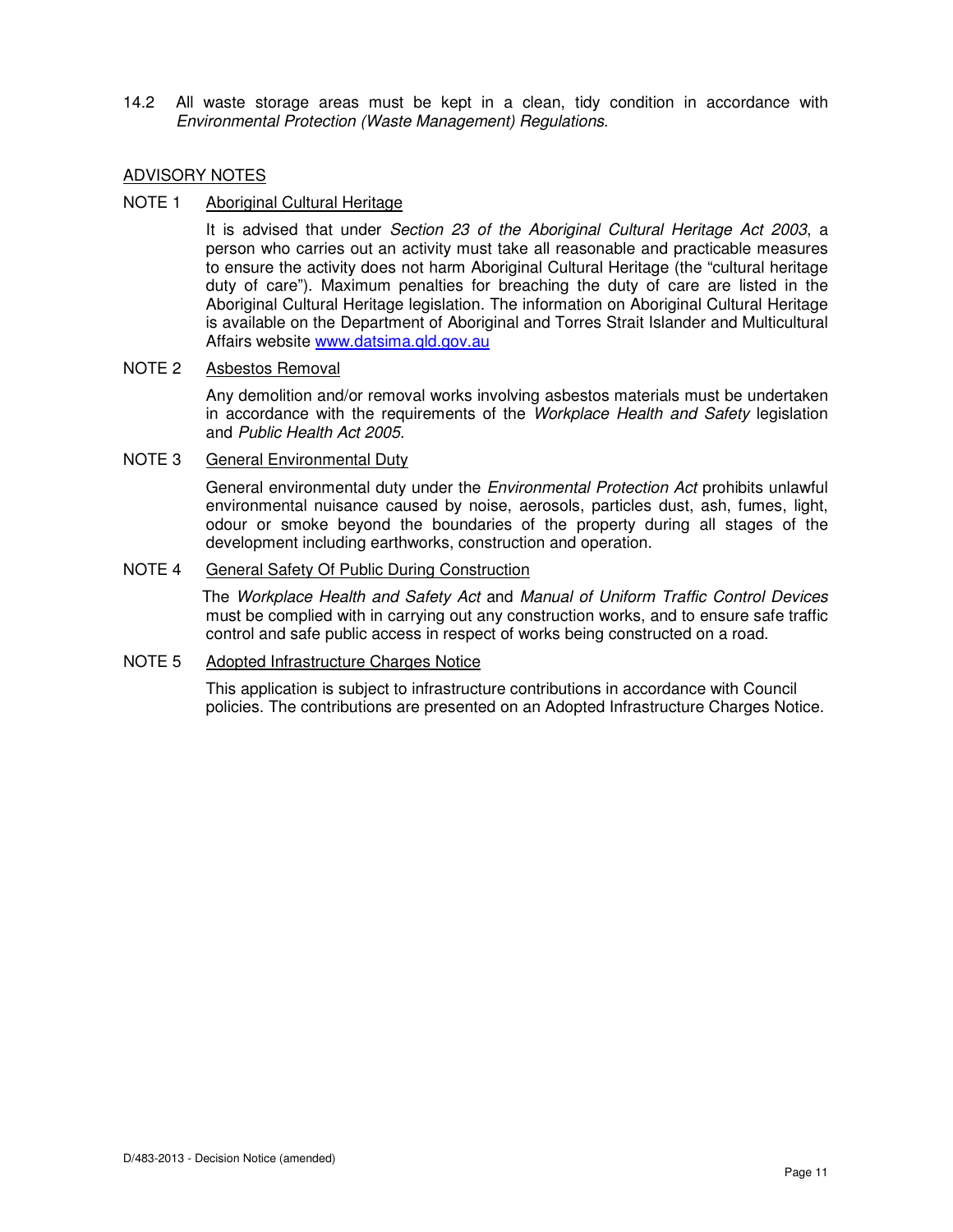

## **Attachment 1 – Part 2 Referral Agency Conditions – Department of Infrastructure, Local Government and Planning**

PLANNING ACT 2016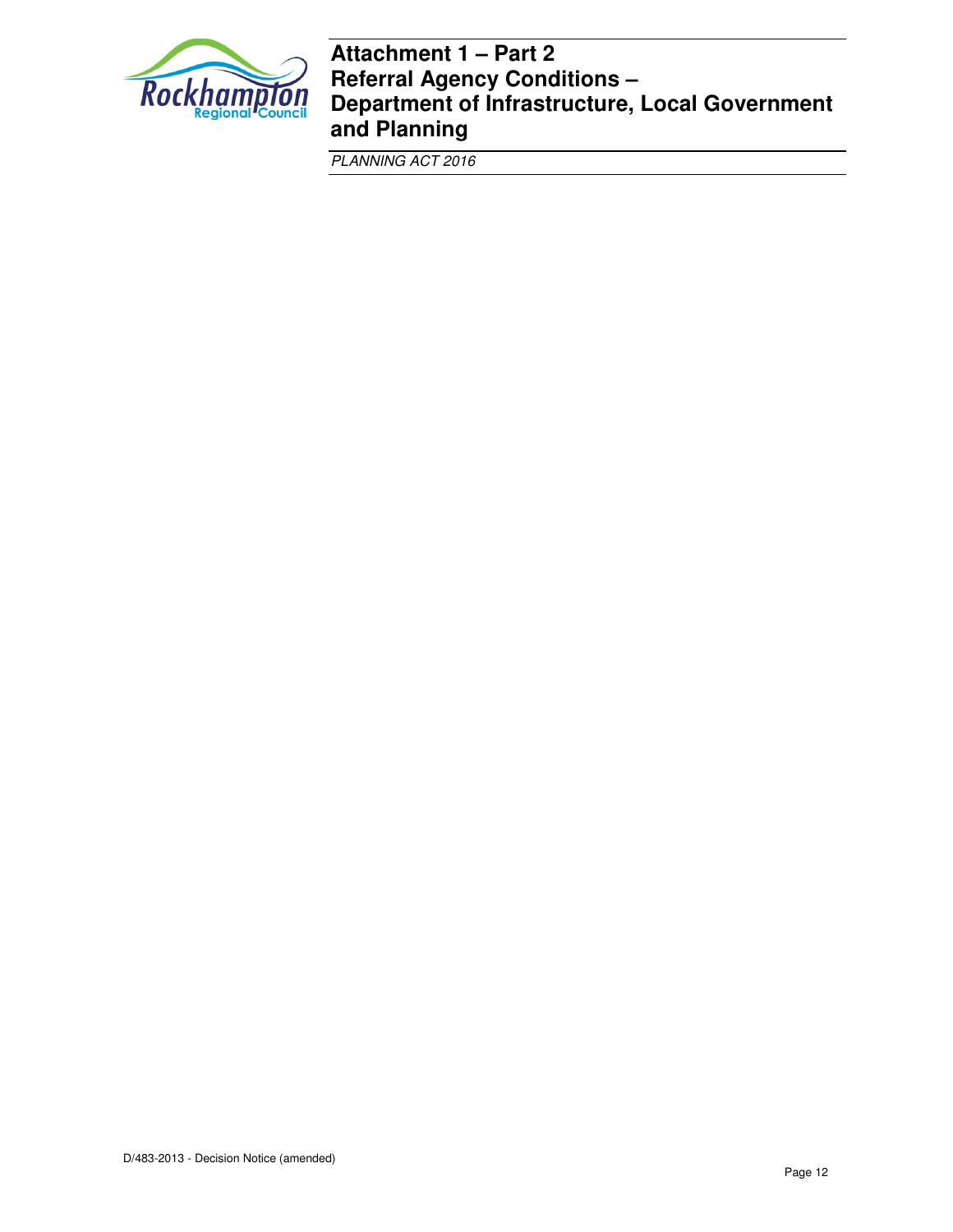

# **Attachment 2 - Appeal Rights**

PLANNING ACT 2016

The following is an extract from the Planning Act 2016 (Chapter 6)

#### **Appeal rights**

#### **229 Appeals to tribunal or P&E Court**

- (1) Schedule 1 states—
	- (a) matters that may be appealed to— (i) either a tribunal or the P&E Court; or (ii) only a tribunal; or (iii) only the P&E Court; and
	- (b) the person—
		- (i) who may appeal a matter (the **appellant**); and (ii) who is a respondent in an appeal of the matter; and (iii) who is a co-respondent in an appeal of the matter; and
		- (iv) who may elect to be a co-respondent in an appeal of the matter.
- (2) An appellant may start an appeal within the appeal period.
- (3) The **appeal period** is—
	- (a) for an appeal by a building advisory agency—10 business days after a decision notice for the decision is given to the agency or
	- (b) for an appeal against a deemed refusal—at any time after the deemed refusal happens; or
	- (c) for an appeal against a decision of the Minister, under chapter 7, part 4, to register premises or to renew the registration of premises—20 business days after a notice is published under section 269(3)(a) or (4); or
	- (d) for an appeal against an infrastructure charges notice— 20 business days after the infrastructure charges notice is given to the person; or
	- (e) for an appeal about a deemed approval of a development application for which a decision notice has not been given—30 business days after the applicant gives the deemed approval notice to the assessment manager; or
	- (f) for any other appeal—20 business days after a notice of the decision for the matter, including an enforcement notice, is given to the person.
	- Note—

See the P&E Court Act for the court's power to extend the appeal period.

- (4) Each respondent and co-respondent for an appeal may be heard in the appeal.
- (5) If an appeal is only about a referral agency's response, the assessment manager may apply to the tribunal or P&E Court to withdraw from the appeal.
- (6) To remove any doubt, it is declared that an appeal against an infrastructure charges notice must not be about—
	- (a) the adopted charge itself; or
	- (b) for a decision about an offset or refund—
		- (i) the establishment cost of trunk infrastructure identified in a LGIP; or
	- (ii) the cost of infrastructure decided using the method included in the local government's charges resolution.

#### **230 Notice of appeal**

- (1) An appellant starts an appeal by lodging, with the registrar of the tribunal or P&E Court, a notice of appeal that— (a) is in the approved form; and
	- (b) succinctly states the grounds of the appeal.
- (2) The notice of appeal must be accompanied by the required fee.
- (3) The appellant or, for an appeal to a tribunal, the registrar must, within the service period, give a copy of the notice of appeal to-
	- (a) the respondent for the appeal; and
	- (b) each co-respondent for the appeal; and
- (c) for an appeal about a development application under schedule 1, table 1, item 1—each principal submitter for the development application; and
- (d) for an appeal about a change application under schedule 1, table 1, item 2—each principal submitter for the change application; and
- (e) each person who may elect to become a co-respondent for the appeal, other than an eligible submitter who is not a principal submitter in an appeal under paragraph (c) or (d); and
- (f) for an appeal to the P&E Court—the chief executive; and
- (g) for an appeal to a tribunal under another Act—any other
- person who the registrar considers appropriate.

#### (4) The **service period** is—

- (a) if a submitter or advice agency started the appeal in the P&E Court-2 business days after the appeal is started; or
- (b) otherwise—10 business days after the appeal is started.
- (5) A notice of appeal given to a person who may elect to be a co-respondent must state the effect of subsection
- (6) A person elects to be a co-respondent by filing a notice of election, in the approved form, within 10 business days after the notice of appeal is given to the person*.*

#### **231 Other appeals**

- (1) Subject to this chapter, schedule 1 and the P&E Court Act, unless the Supreme Court decides a decision or other matter under this Act is affected by jurisdictional error, the decision or matter is non-appealable.
- (2) The Judicial Review Act 1991, part 5 applies to the decision or matter to the extent it is affected by jurisdictional error.
- (3) A person who, but for subsection (1) could have made an application under the Judicial Review Act 1991 in relation to the decision or matter, may apply under part 4 of that Act for a statement of reasons in relation to the decision or matter.
- (4) In this section— **decision** includes—
	- (a) conduct engaged in for the purpose of making a decision; and
	- (b) other conduct that relates to the making of a decision; and
	- (c) the making of a decision or the failure to make a decision; and
	- (d) a purported decision; and
	- (e) a deemed refusal.
- **non-appealable**, for a decision or matter, means the decision or matter—
	- (a) is final and conclusive; and
	- (b) may not be challenged, appealed against, reviewed, quashed, set aside or called into question in any other way under the Judicial Review Act 1991 or otherwise, whether by the Supreme Court, another court, a tribunal or another entity; and
	- (c) is not subject to any declaratory, injunctive or other order of the Supreme Court, another court, a tribunal or another entity on any ground.

#### **232 Rules of the P&E Court**

- (1) A person who is appealing to the P&E Court must comply with the rules of the court that apply to the appeal.
- (2) However, the P&E Court may hear and decide an appeal even if the person has not complied with rules of the P&E Court.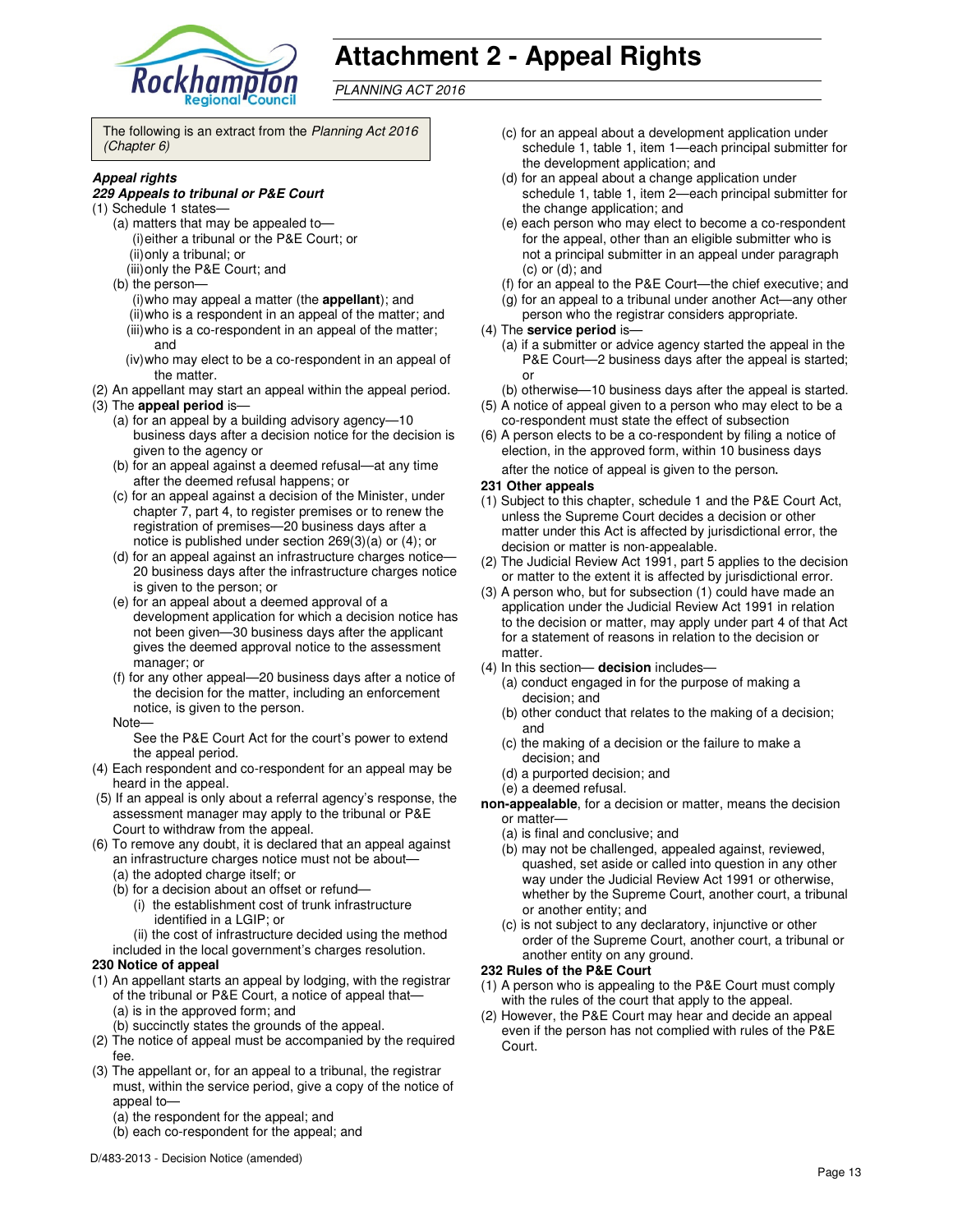

## **Appeal Rights**

PLANNING ACT 2016

## **Schedule 1**

#### **Appeals section 229 1 Appeal rights and parties to appeals**

- (1) Table 1 states the matters that may be appealed to—(a) the P&E court; or (b) a tribunal.
- (2) However, table 1 applies to a tribunal only if the matter involves—
	- (a) the refusal, or deemed refusal of a development application, for—
	- (i) a material change of use for a classified building; or
	- (ii) operational work associated with building work, a retaining wall, or a tennis court; or (b) a provision of a development approval for—
	- (i) a material change of use for a classified building; or
- (ii) operational work associated with building work, a retaining wall, or a tennis court; or
	- (c) if a development permit was applied for—the decision to give a preliminary approval for—
		- (i) a material change of use for a classified building; or
		- (ii) operational work associated with building work, a retaining wall, or a tennis court; or
	- (d) a development condition if—
		- (i) the development approval is only for a material change of use that involves the use of a building classified under the Building Code as a class 2 building; and
		- (ii) the building is, or is proposed to be, not more than 3 storeys; and
		- (iii) the proposed development is for not more than 60 sole-occupancy units; or
	- (e) a decision for, or a deemed refusal of, an extension application for a development approval that is only for a material change of use of a classified building; or
	- (f) a decision for, or a deemed refusal of, a change application for a development approval that is only for a material change of use of a classified building; or
	- (g) a matter under this Act, to the extent the matter relates to—
		- (i) the Building Act, other than a matter under that Act that may or must be decided by the Queensland Building and Construction Commission; or
		- (ii) the Plumbing and Drainage Act, part 4 or 5; or
	- (h) a decision to give an enforcement notice in relation to a matter under paragraphs (a) to (g); or
	- (i) a decision to give an infrastructure charges notice; or
	- (j) the refusal, or deemed refusal, of a conversion application; or
	- (k) a matter that, under another Act, may be appealed to the tribunal; or
	- (l) a matter prescribed by regulation.
- (3) Also, table 1 does not apply to a tribunal if the matter
- involves—
	- (a) for a matter in subsection  $(2)(a)$  to  $(d)$ 
		- (i) a development approval for which the development application required impact assessment; and
		- (ii) a development approval in relation to which the assessment manager received a properly made submission for the development application; or
	- (b) a provision of a development approval about the identification or inclusion, under a variation approval, of a matter for the development.
- (4) Table 2 states the matters that may be appealed only to the P&E Court.
- (5) Table 3 states the matters that may be appealed only to the tribunal.
- (6) In each table—
	- (a) column 1 states the appellant in the appeal; and
	- (b) column 2 states the respondent in the appeal; and
	- (c) column 3 states the co-respondent (if any) in the appeal; and
	- (d) column 4 states the co-respondents by election (if any) in the appeal.
- (7) If the chief executive receives a notice of appeal under section 230(3)(f), the chief executive may elect to be a corespondent in the appeal.

| Table 1<br>Appeals to the P&E Court and, for certain matters, to a tribunal                                                                                                                                                                                                                                                                    |                           |                                                              |                                                                                   |  |
|------------------------------------------------------------------------------------------------------------------------------------------------------------------------------------------------------------------------------------------------------------------------------------------------------------------------------------------------|---------------------------|--------------------------------------------------------------|-----------------------------------------------------------------------------------|--|
| 1. Development applications<br>An appeal may be made against-<br>(a) the refusal of all or part of the development application; or<br>(b) the deemed refusal of the development application; or<br>(c) a provision of the development approval; or<br>(d) if a development permit was applied for—the decision to give a preliminary approval. |                           |                                                              |                                                                                   |  |
| Column 2<br>Column 3<br>Column 4<br>Column 1<br>Appellant<br>Co-respondent<br>Co-respondent by election<br>Respondent<br>$($ if any $)$<br>$($ if any $)$                                                                                                                                                                                      |                           |                                                              |                                                                                   |  |
| The applicant                                                                                                                                                                                                                                                                                                                                  | The assessment<br>manager | If the appeal is about<br>a concurrence<br>agency's referral | 1 A concurrence agency that is<br>not a co-respondent<br>2 If a chosen Assessment |  |

response—the

manager is the respondent-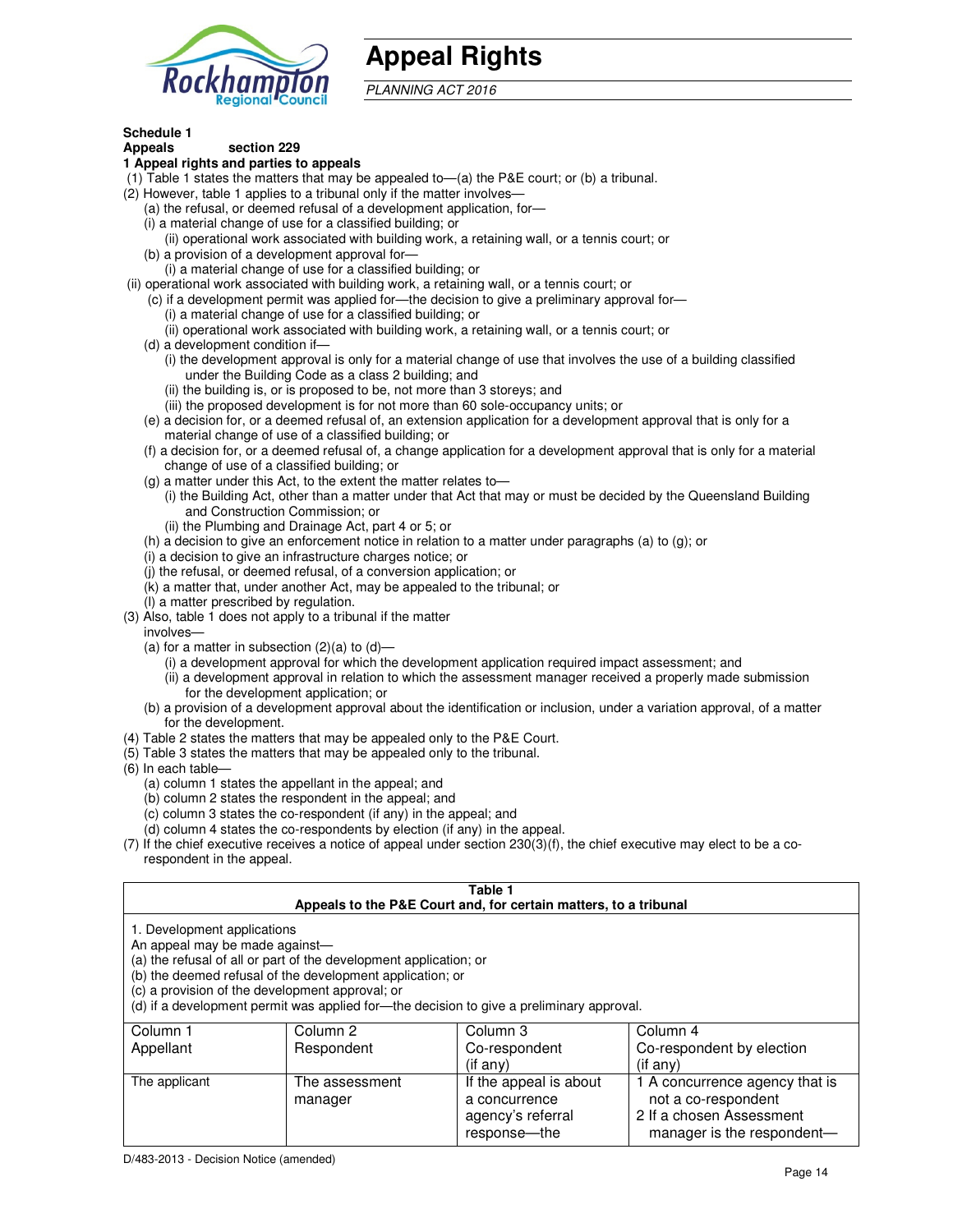| Table 1<br>Appeals to the P&E Court and, for certain matters, to a tribunal                                                                                                                                                                                                                                                                                                                                                                                                                                                                                                                                                                                                                                                                                                                                                                                                                                                                           |                                                                                                                               |                                                                 |                                                                                                                                                                                                                                                                                                                                                 |
|-------------------------------------------------------------------------------------------------------------------------------------------------------------------------------------------------------------------------------------------------------------------------------------------------------------------------------------------------------------------------------------------------------------------------------------------------------------------------------------------------------------------------------------------------------------------------------------------------------------------------------------------------------------------------------------------------------------------------------------------------------------------------------------------------------------------------------------------------------------------------------------------------------------------------------------------------------|-------------------------------------------------------------------------------------------------------------------------------|-----------------------------------------------------------------|-------------------------------------------------------------------------------------------------------------------------------------------------------------------------------------------------------------------------------------------------------------------------------------------------------------------------------------------------|
|                                                                                                                                                                                                                                                                                                                                                                                                                                                                                                                                                                                                                                                                                                                                                                                                                                                                                                                                                       |                                                                                                                               | concurrence agency                                              | the prescribed assessment<br>manager<br>3 Any eligible advice agency for<br>the application<br>4 Any eligible submitter for the<br>application                                                                                                                                                                                                  |
| 2. Change applications<br>An appeal may be made against-<br>(b) a deemed refusal of a change application.                                                                                                                                                                                                                                                                                                                                                                                                                                                                                                                                                                                                                                                                                                                                                                                                                                             |                                                                                                                               |                                                                 | (a) a responsible entity's decision for a change application, other than a decision made by the P&E court; or                                                                                                                                                                                                                                   |
| Column <sub>1</sub><br>Appellant                                                                                                                                                                                                                                                                                                                                                                                                                                                                                                                                                                                                                                                                                                                                                                                                                                                                                                                      | Column <sub>2</sub><br>Respondent                                                                                             | Column 3<br>Co-respondent<br>(if any)                           | Column 4<br>Co-respondent by election<br>(if any)                                                                                                                                                                                                                                                                                               |
| 1 The applicant<br>2 If the responsible<br>entity is the<br>assessment<br>manager-an<br>affected entity that<br>gave a pre-request<br>notice or response<br>notice                                                                                                                                                                                                                                                                                                                                                                                                                                                                                                                                                                                                                                                                                                                                                                                    | The responsible<br>entity                                                                                                     | If an affected entity<br>starts the appeal-the<br>applicant     | 1 A concurrence agency for the<br>development application<br>2 If a chosen assessment<br>manager is the respondent-<br>the prescribed assessment<br>manager<br>3 A private certifier for the<br>development application<br>4 Any eligible advice agency for<br>the change application<br>5 Any eligible submitter for the<br>change application |
| 3. Extension applications<br>An appeal may be made against-                                                                                                                                                                                                                                                                                                                                                                                                                                                                                                                                                                                                                                                                                                                                                                                                                                                                                           | (a) the assessment manager's decision about an extension application; or<br>(b) a deemed refusal of an extension application. |                                                                 |                                                                                                                                                                                                                                                                                                                                                 |
| Column <sub>1</sub><br>Appellant                                                                                                                                                                                                                                                                                                                                                                                                                                                                                                                                                                                                                                                                                                                                                                                                                                                                                                                      | Column <sub>2</sub><br>Respondent                                                                                             | Column 3<br>Co-respondent<br>(if any)                           | Column 4<br>Co-respondent by election<br>(if any)                                                                                                                                                                                                                                                                                               |
| 1 The applicant<br>1<br>2 For a matter other<br>than a deemed<br>refusal of an<br>extension<br>application $-$ a<br>concurrence<br>agency, other than<br>the chief executive,<br>for the application                                                                                                                                                                                                                                                                                                                                                                                                                                                                                                                                                                                                                                                                                                                                                  | The assessment<br>manager                                                                                                     | If a concurrence<br>agency starts the<br>appeal – the applicant | If a chosen assessment<br>manager is the respondent - the<br>prescribed assessment manager                                                                                                                                                                                                                                                      |
| 4. Infrastructure charges notices<br>An appeal may be made against an infrastructure charges notice on 1 or more of the following grounds<br>a) The notice involved an error relating to $-$<br>(i) The application of the relevant adopted charge; or<br>Examples of errors in applying an adopted charge -<br>The incorrect application of gross floor area for a non-residential development<br>Applying an incorrect 'use category', under a regulation, to the development<br>The working out of extra demands, for section 120; or<br>(i)<br>An offset or refund; or<br>(ii)<br>b) The was no decision about an offset or refund; or<br>c) If the infrastructure charges notice states a refund will be given – the timing for giving the refund; or<br>d) The amount of the charge is so unreasonable that no reasonable relevant local government could have<br>imposed the amount.<br>Column <sub>2</sub><br>Column <sub>3</sub><br>Column 4 |                                                                                                                               |                                                                 |                                                                                                                                                                                                                                                                                                                                                 |
| Column 1<br>Appellant                                                                                                                                                                                                                                                                                                                                                                                                                                                                                                                                                                                                                                                                                                                                                                                                                                                                                                                                 | Respondent                                                                                                                    | Co-respondent                                                   | Co-respondent by election                                                                                                                                                                                                                                                                                                                       |

D/483-2013 - Decision Notice (amended)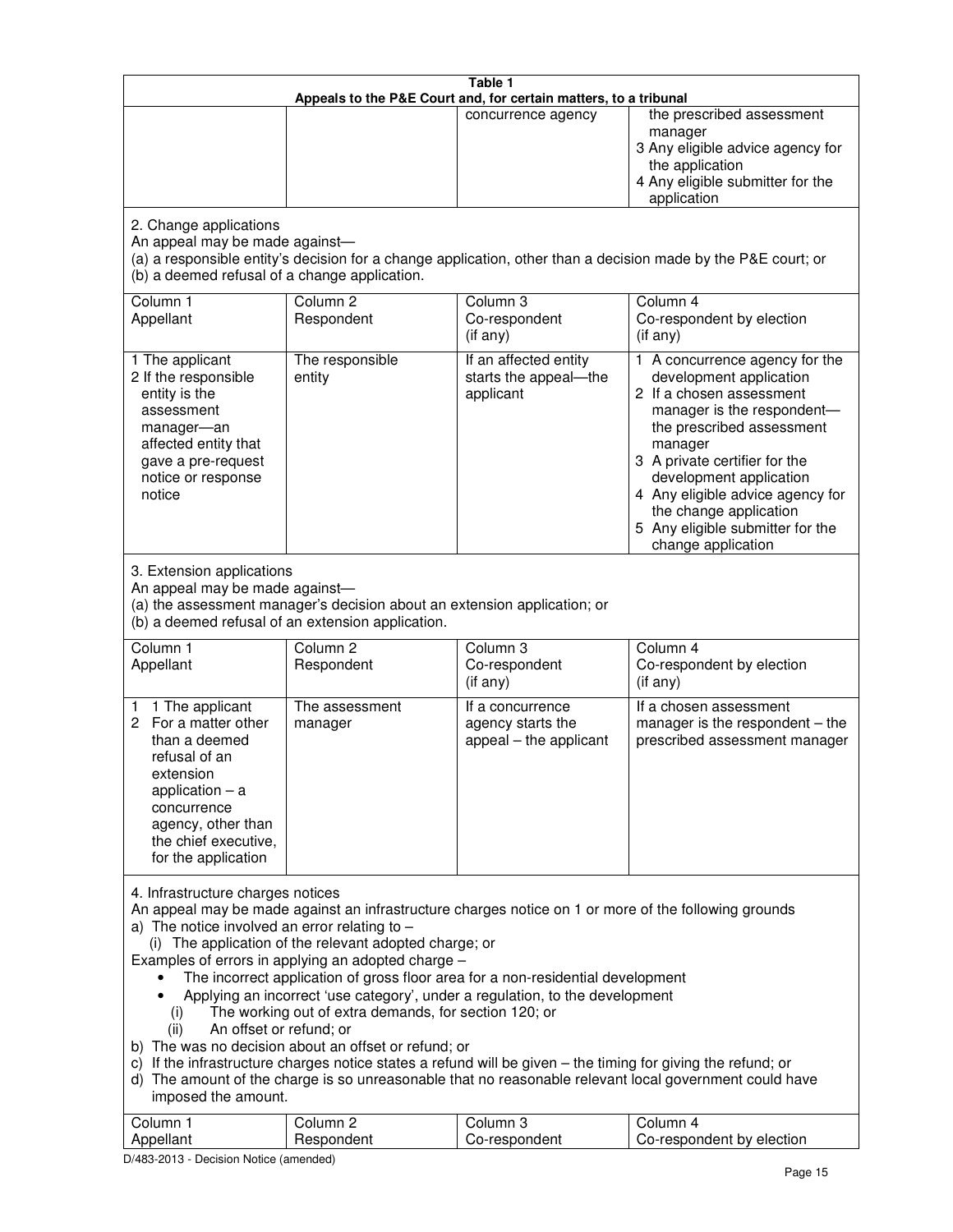| Table 1<br>Appeals to the P&E Court and, for certain matters, to a tribunal                                                                                                                                                                                                                                                                     |                                                                                                                            |                                                                                                                         |                                                                                                                                                                            |  |
|-------------------------------------------------------------------------------------------------------------------------------------------------------------------------------------------------------------------------------------------------------------------------------------------------------------------------------------------------|----------------------------------------------------------------------------------------------------------------------------|-------------------------------------------------------------------------------------------------------------------------|----------------------------------------------------------------------------------------------------------------------------------------------------------------------------|--|
|                                                                                                                                                                                                                                                                                                                                                 |                                                                                                                            | (if any)                                                                                                                | $($ if any $)$                                                                                                                                                             |  |
| The person given the<br>Infrastructure charges<br>notice                                                                                                                                                                                                                                                                                        | The local government<br>that gave the<br>infrastructure charges<br>notice                                                  |                                                                                                                         |                                                                                                                                                                            |  |
| 5. Conversion applications<br>An appeal may be made against-<br>(a) the refusal of a conversion application; or                                                                                                                                                                                                                                 | (b) a deemed refusal of a conversion application.                                                                          |                                                                                                                         |                                                                                                                                                                            |  |
| Column 1<br>Appellant                                                                                                                                                                                                                                                                                                                           | Column <sub>2</sub><br>Respondent                                                                                          | Column 3<br>Co-respondent<br>(if any)                                                                                   | Column 4<br>Co-respondent by election<br>(if any)                                                                                                                          |  |
| The applicant                                                                                                                                                                                                                                                                                                                                   | The local government<br>to which the conversion<br>application was made                                                    |                                                                                                                         | $\blacksquare$                                                                                                                                                             |  |
| 6. Enforcement notices                                                                                                                                                                                                                                                                                                                          |                                                                                                                            | An appeal may be made against the decision to give an enforcement notice.                                               |                                                                                                                                                                            |  |
| Column 1<br>Appellant                                                                                                                                                                                                                                                                                                                           | Column <sub>2</sub><br>Respondent                                                                                          | Column 3<br>Co-respondent<br>(if any)                                                                                   | Column 4<br>Co-respondent by election<br>(if any)                                                                                                                          |  |
| The person given the<br>enforcement notice                                                                                                                                                                                                                                                                                                      | The enforcement<br>authority                                                                                               |                                                                                                                         | If the enforcement authority is<br>not the local government for<br>the premises in relation to which<br>the offence is alleged to have<br>happened-the local<br>government |  |
|                                                                                                                                                                                                                                                                                                                                                 |                                                                                                                            | Table 2<br>Appeals to the P&E Court only                                                                                |                                                                                                                                                                            |  |
| 1. Appeals from tribunal<br>An appeal may be made against a decision of a tribunal, other than a decision under<br>section 252, on the ground of-<br>(a) an error or mistake in law on the part of the tribunal; or<br>(b) jurisdictional error.                                                                                                |                                                                                                                            |                                                                                                                         |                                                                                                                                                                            |  |
| Column 1<br>Appellant                                                                                                                                                                                                                                                                                                                           | Column 2<br>Respondent                                                                                                     | Column 3<br>Co-respondent<br>(if any)                                                                                   | Column 4<br>Co-respondent by election<br>$($ if any $)$                                                                                                                    |  |
| A party to the<br>proceedings for the<br>decision                                                                                                                                                                                                                                                                                               | The other party to the<br>proceedings for the<br>decision                                                                  |                                                                                                                         |                                                                                                                                                                            |  |
| 2. Eligible submitter appeals<br>An appeal may be made against the decision to give a development approval, or an approval for a change<br>application, to the extent that the decision relates to-<br>(a) any part of the development application for the development approval that required impact assessment; or<br>(b) a variation request. |                                                                                                                            |                                                                                                                         |                                                                                                                                                                            |  |
| Column <sub>1</sub><br>Appellant                                                                                                                                                                                                                                                                                                                | Column <sub>2</sub><br>Respondent                                                                                          | Column 3<br>Co-respondent<br>(if any)                                                                                   | Column 4<br>Co-respondent by election<br>(if any)                                                                                                                          |  |
| 1 For a development<br>application-an<br>eligible submitter for<br>the development<br>application<br>2 For a change<br>application-an                                                                                                                                                                                                           | 1 For a development<br>application-the<br>assessment<br>manager<br>2 For a change<br>application-the<br>responsible entity | 1 The applicant<br>2 If the appeal is about<br>a concurrence<br>agency's referral<br>response-the<br>concurrence agency | Another eligible<br>submitter for the<br>application                                                                                                                       |  |

D/483-2013 - Decision Notice (amended)

eligible submitter for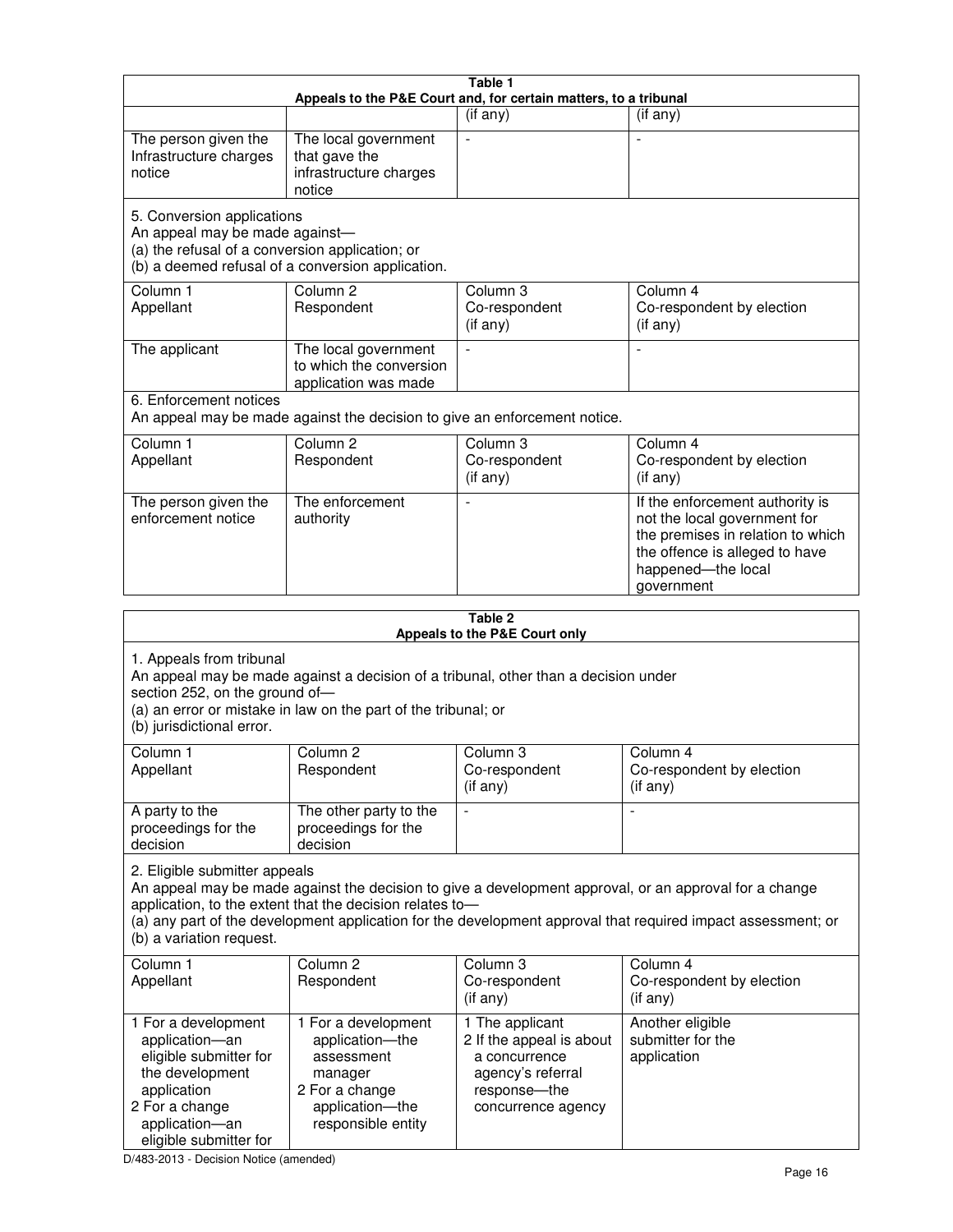| Table 2<br>Appeals to the P&E Court only                                                                                                                                                                                                                                                                                                                                                                           |                                                                                                                            |                                                                                                                         |                                                                                        |
|--------------------------------------------------------------------------------------------------------------------------------------------------------------------------------------------------------------------------------------------------------------------------------------------------------------------------------------------------------------------------------------------------------------------|----------------------------------------------------------------------------------------------------------------------------|-------------------------------------------------------------------------------------------------------------------------|----------------------------------------------------------------------------------------|
| the change<br>application                                                                                                                                                                                                                                                                                                                                                                                          |                                                                                                                            |                                                                                                                         |                                                                                        |
| 3. Eligible submitter and eligible advice agency appeals<br>An appeal may be made against a provision of a development approval, or failure to<br>include a provision in the development approval, to the extent the matter relates to-<br>(a) any part of the development application or the change application, for the development approval, that<br>required impact assessment; or<br>(b) a variation request. |                                                                                                                            |                                                                                                                         |                                                                                        |
| Column 1<br>Appellant                                                                                                                                                                                                                                                                                                                                                                                              | Column <sub>2</sub><br>Respondent                                                                                          | Column 3<br>Co-respondent<br>(if any)                                                                                   | Column 4<br>Co-respondent by election<br>(if any)                                      |
| 1 For a development<br>application-an<br>eligible submitter for<br>the development<br>application<br>2 For a change<br>application-an<br>eligible submitter for<br>the change<br>application<br>3 An eligible advice<br>agency for the<br>development<br>application or change<br>application                                                                                                                      | 1 For a development<br>application-the<br>assessment<br>manager<br>2 For a change<br>application-the<br>responsible entity | 1 The applicant<br>2 If the appeal is about<br>a concurrence<br>agency's referral<br>response-the<br>concurrence agency | Another eligible submitter for the<br>application                                      |
| 4. Compensation claims<br>An appeal may be made against-<br>(a) a decision under section 32 about a compensation claim; or<br>(b) a decision under section 265 about a claim for compensation; or<br>(c) a deemed refusal of a claim under paragraph (a) or (b).                                                                                                                                                   |                                                                                                                            |                                                                                                                         |                                                                                        |
| Column <sub>1</sub><br>Appellant                                                                                                                                                                                                                                                                                                                                                                                   | Column <sub>2</sub><br>Respondent                                                                                          | Column 3<br>Co-respondent<br>(if any)                                                                                   | Column 4<br>Co-respondent by election<br>(if any)                                      |
| A person dissatisfied<br>with the decision                                                                                                                                                                                                                                                                                                                                                                         | The local<br>government to which<br>the claim was made                                                                     | ÷,                                                                                                                      | $\overline{a}$                                                                         |
| 5. Registered premises<br>An appeal may be made against a decision of the Minister under chapter 7, part 4.                                                                                                                                                                                                                                                                                                        |                                                                                                                            |                                                                                                                         |                                                                                        |
| Column 1<br>Appellant                                                                                                                                                                                                                                                                                                                                                                                              | Column <sub>2</sub><br>Respondent                                                                                          | Column <sub>3</sub><br>Co-respondent<br>(if any)                                                                        | Column 4<br>Co-respondent by election<br>(if any)                                      |
| 1 A person given a<br>decision notice about<br>the decision<br>2 If the decision is to<br>register premises or<br>renew the<br>registration of<br>premises-an owner<br>or occupier of<br>premises in the<br>affected area for the<br>registered premises<br>who is dissatisfied<br>with the decision                                                                                                               | <b>The Minister</b>                                                                                                        |                                                                                                                         | If an owner or occupier starts the<br>appeal - the owner of the<br>registered premises |